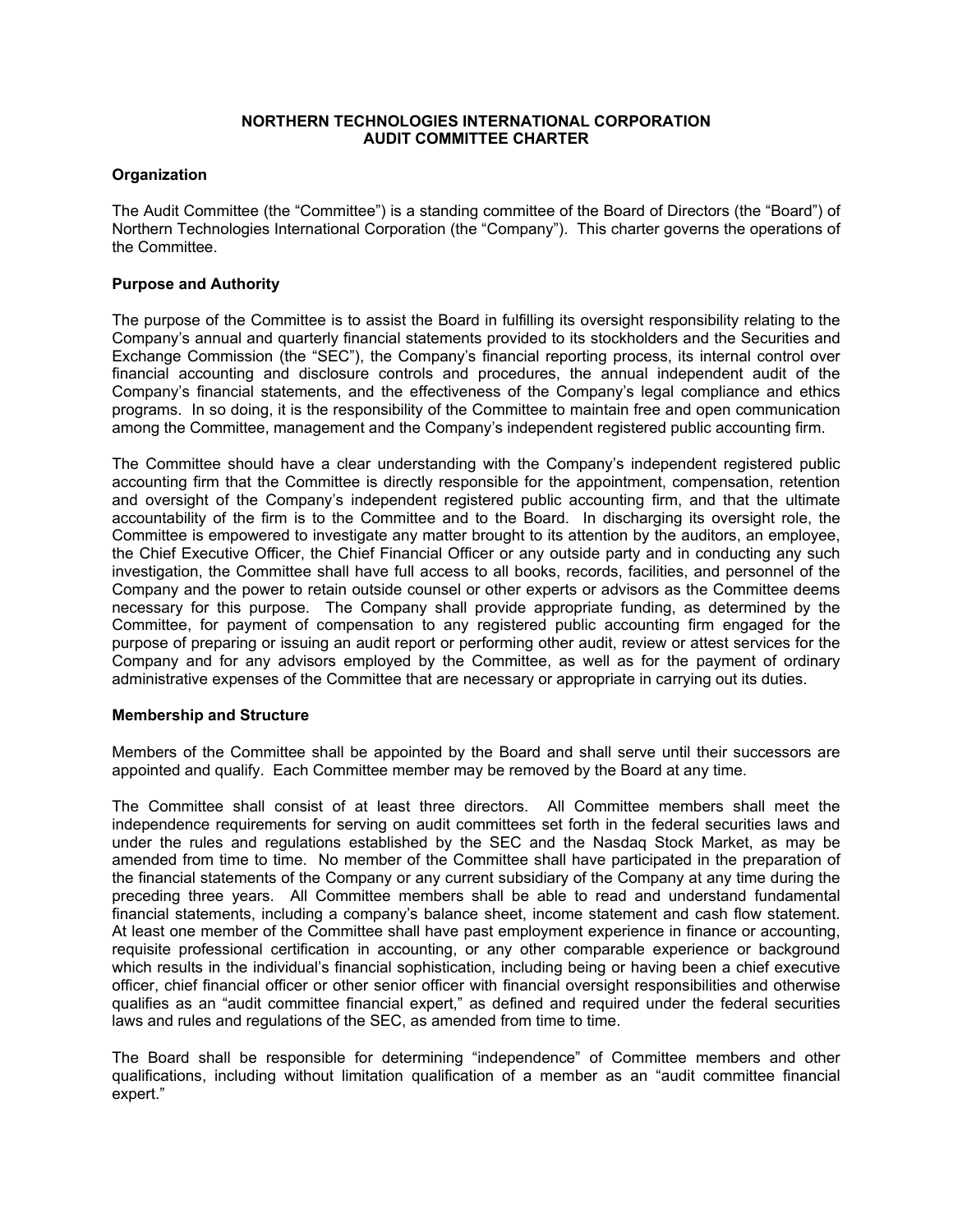Notwithstanding the foregoing, one director who does not meet the Nasdaq definition of "independent director", but who meets the other criteria set forth in Section 10A(m)(3) of the Securities Exchange Act of 1934, as amended (the "Exchange Act"), and the rules and regulations thereunder, and who is not a current officer or employee of the Company or an immediate family member of such officer or employee, may serve for no more than two years on the Committee if the Board, under exceptional and limited circumstances, determines that such individual's membership on the Committee is required by the best interests of the Company and its stockholders. Such person must satisfy the independence requirements set forth in Section 10A(m)(3) of the Exchange Act, and may not chair the Committee. The use of this "exceptional and limited circumstances" exception, as well as the nature of the individual's relationship to the Company and the basis for the Board's determination, must be disclosed in the Company's annual proxy statement.

In addition, if a Committee member ceases to qualify as an "independent director" under the Listing Rules of the Nasdaq Stock Market for reasons outside the member's reasonable control, his or her membership on the Committee may continue until the earlier of the Company's next annual stockholders' meeting or one year from the occurrence of the event that caused the failure to qualify as independent. If the Company is not already relying on this provision, and falls out of compliance with Nasdaq's requirements regarding Audit Committee composition due to a single vacancy on the Committee, then the Company will have until the earlier of the next annual stockholders' meeting or one year from the occurrence of the event that caused the failure to comply with this requirement. The Company shall provide notice to Nasdaq immediately upon learning of the event or circumstance that caused the non-compliance, if it expects to rely on either of these provisions for a cure period.

Members shall not serve on more than three public company audit committees simultaneously unless the Board determines that such simultaneous service would not impair the member's ability to serve effectively on the Committee.

Appointment to the Committee, including the designation of the Chair of the Committee, shall be made on an annual basis by the full Board. Meetings of the Committee shall be held at such times and places as the Committee shall determine, including by written consent; provided, however, that the Committee shall meet at least once each fiscal quarter. The Committee may invite members of management or other advisors to attend meetings and provide pertinent information. The Committee periodically shall meet separately with management, in executive session outside of the presence of management and in executive session with the Company's independent registered public accounting firm outside of the presence of any management. The Chair of the Committee shall report on activities of the Committee to the full Board. In fulfilling its responsibilities, the Committee shall have authority to delegate its authority to subcommittees, in each case to the extent permitted by applicable law.

### **Responsibilities and Processes**

The primary responsibilities of the Committee are as follows:

- The Committee shall oversee the Company's financial reporting process, internal control over financial reporting and disclosure controls and procedures on behalf of the Board and report the results or findings of its oversight activities to the Board.
- The Committee shall have sole authority to appoint, retain and oversee the work of the Company's independent registered public accounting firm and establish the compensation to be paid to such firm. The Company's independent registered public accounting firm shall report directly to the Committee.
- The Committee shall not engage the independent registered public accounting firm to perform non-audit services prescribed by law or regulation. The Committee shall pre-approve all auditing services and permitted non-audit services, including fees for such services, to be provided to the Company by the independent registered public accounting firm, including specific pre-approval of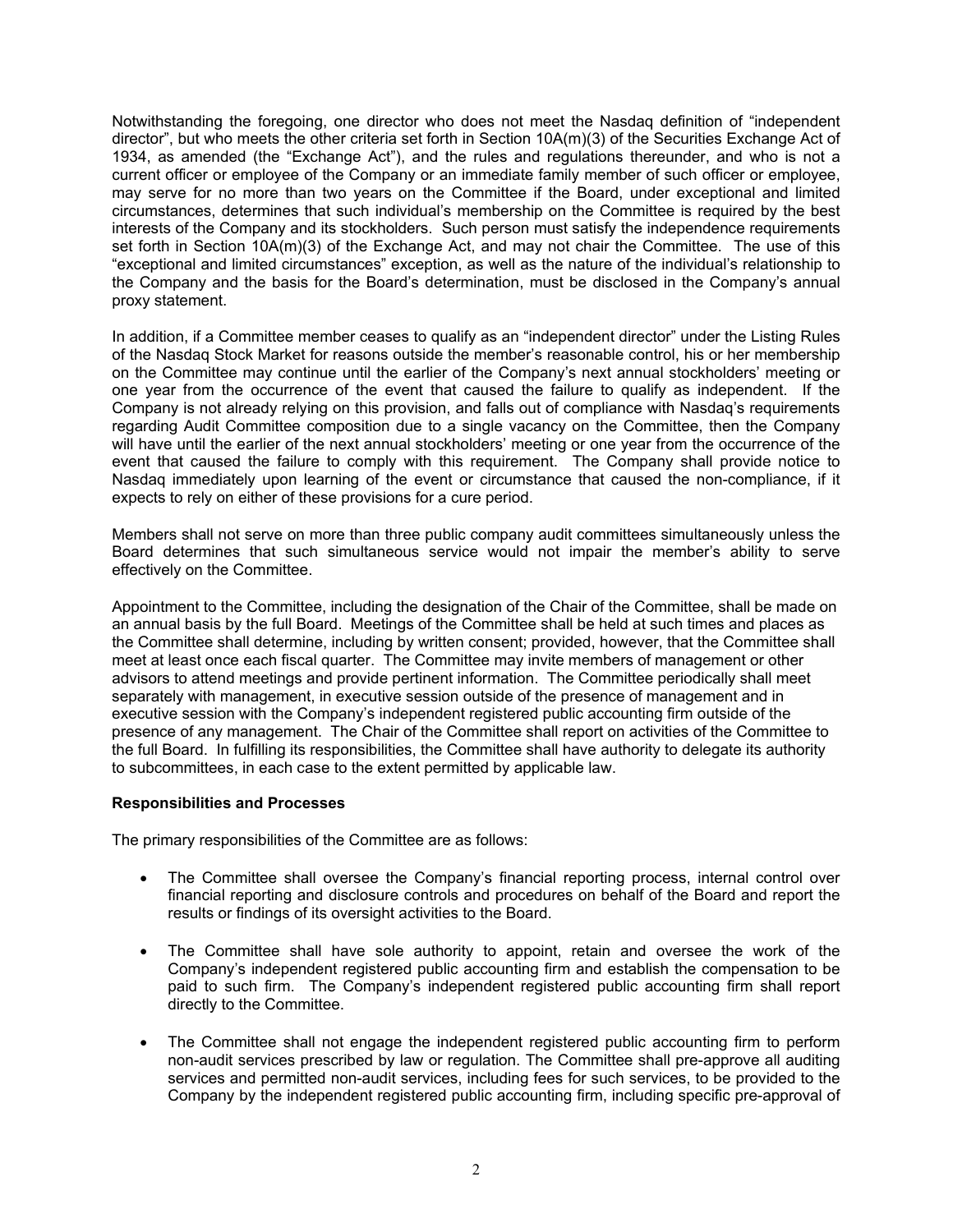internal control-related services based on applicable rules of the Public Company Accounting Oversight Board ("PCAOB"), and shall receive certain disclosure, documentation, and discussion of non-prohibited tax services by the independent registered public accounting firm based on applicable PCAOB rules, subject to the de minimis exceptions for non-audit services described in Section 10A(i)(1)(B) of the Exchange Act which are approved by the Committee prior to the completion of the audit, and shall consider whether any permitted non-audit assignments are compatible with maintaining the general independence of the independent registered public accounting firm. The Committee may establish pre-approval policies and procedures, as permitted by Section 10A of the Exchange Act and the rules and regulations promulgated thereunder, for the engagement of the Company's independent registered public accounting firm to perform audit services and permissible non-audit services, including but not limited to policies that allow the formation and delegation of authority to sub-committees consisting of one or more members of the Committee, provided that any decisions of such subcommittee to grant preapprovals shall be presented to the full Committee at its next scheduled meeting.

- The Committee shall establish procedures for the receipt, retention and treatment of complaints regarding accounting, internal accounting controls or auditing matters and for the confidential, anonymous submission by the Company's employees of concerns regarding questionable accounting or auditing matters.
- The Committee shall oversee the Company's systems to monitor legal and ethical compliance programs, including the establishment and administration (including the grant of any waiver from) a written code of ethics applicable to the Company's principal executive officer, principal financial officer, principal accounting officer or controller, or persons performing similar functions.

In carrying out its responsibilities, the Committee believes its policies and procedures should remain flexible, in order to best react to changing conditions and to ensure that the corporate accounting and reporting practices of the Company are in accordance with all requirements and are of the highest quality. Therefore, the Committee shall take all actions that are consistent with this charter, the Company's Certificate of Incorporation and Bylaws that the Committee deems necessary or appropriate to fulfill its responsibilities.

The following shall be the principal recurring processes of the Committee in carrying out its oversight responsibilities. These processes are set forth as a guide, with the understanding that the Committee may supplement them as appropriate and is not intended be a comprehensive list of all of the actions that the Committee will take in discharging its duties.

- The Committee shall review and discuss with the Company's independent registered public accounting firm its objectivity and independence from management and the Company, any relationships the independent registered public accounting firm has with the Company and services the independent registered public accounting firm provides the Company that may impact the firm's objectivity or independence, and the matters included in the written disclosures required by applicable PCAOB requirements. The Committee shall obtain and review a written statement from the auditors regarding their independence consistent with applicable PCAOB requirements. The Committee shall take appropriate action in response to the report of the Company's independent registered public accounting firm to satisfy itself of the firm's independence.
- The Committee shall review and discuss with management and the Company's independent registered public accounting firm the Company's quarterly financial statements, including disclosures made under "Management's Discussion and Analysis of Financial Condition and Results of Operations" prior to the filing of the Company's quarterly report on Form 10-Q, including the results of the Company's independent registered public accounting firm's review of the quarterly financial statements to the extent applicable.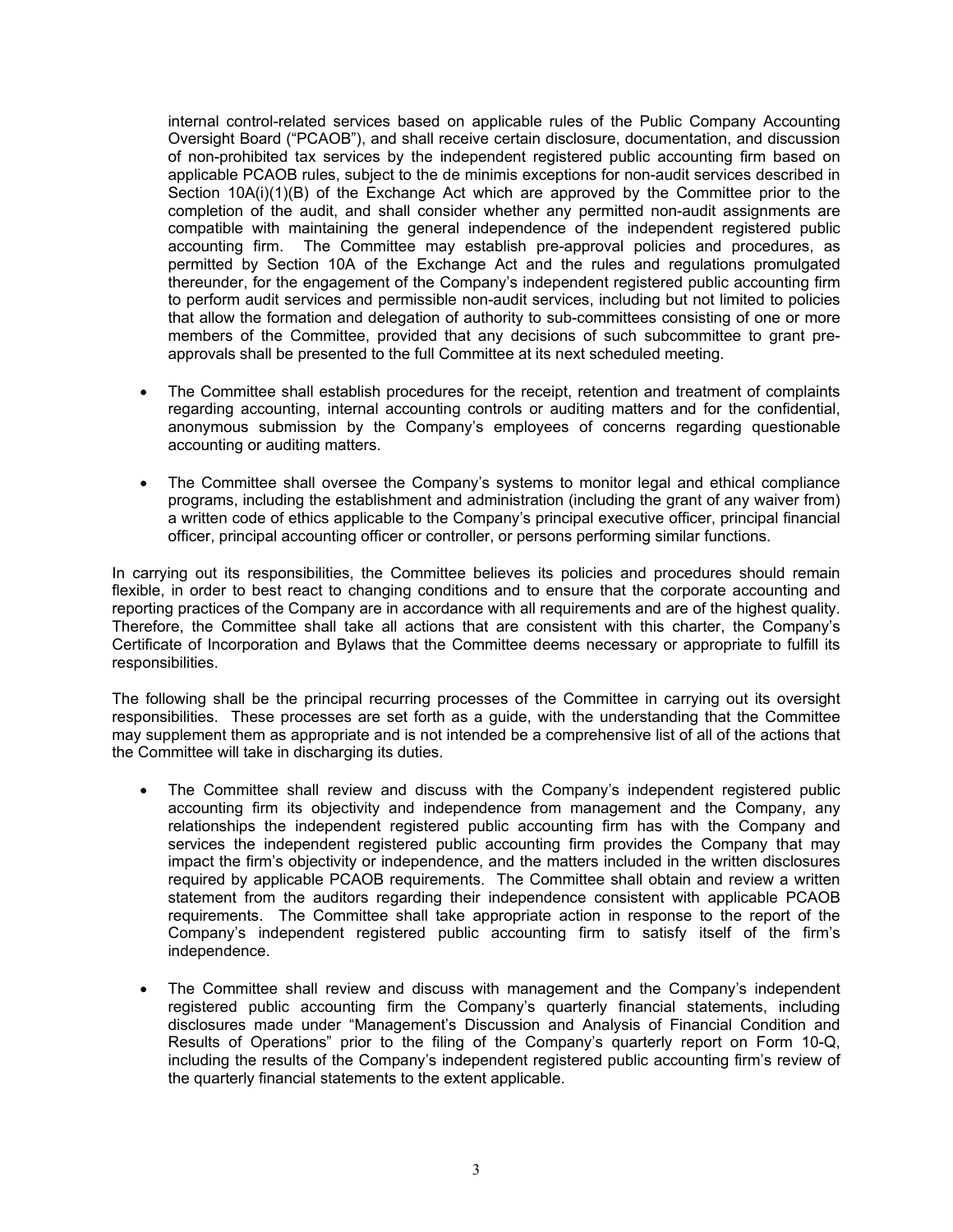- The Committee shall review and discuss with management and the Company's independent registered public accounting firm the Company's annual audited financial statements to be included in the Company's annual report on Form 10-K, including disclosures made under "Management's Discussion and Analysis of Financial Condition and Results of Operations", recommend to the Board whether the audited financial statements should be included in the Company's Form 10-K and prepare the report required by SEC to be included in the Company's annual proxy statement. This discussion shall include, to the extent applicable, discussion of any critical audit matters ("CAMs") that have been identified by the independent registered public accounting firm in connection with its audit of the Company's financial statements. Also, the Committee shall discuss the results of the annual audit and any other matters required to be communicated to the Committee by the Company's independent registered public accounting firm under generally accepted auditing standards.
- The Committee shall discuss with the Company's independent registered public accounting firm the matters required to be discussed by applicable accounting rules and regulations.
- The Committee shall review and discuss with management and the Company's independent registered public accounting firm, as applicable (a) major issues regarding accounting principles and financial statement presentations, including any significant changes in the Company's selection or application of accounting principles, and major issues as to the adequacy of the Company's internal controls and any special audit steps adopted in light of material control deficiencies; (b) analyses prepared by management or the Company's independent registered public accounting firm setting forth significant financial reporting issues and judgments made in connections with the preparation of the financial statements, including analyses of the effects of alternative GAAP methods on the financial statements; (c) any management letter provided by the Company's independent registered public accounting firm and the Company's response to that letter; (d) any problems, difficulties or differences encountered in the course of the audit work, including any disagreements with management or restrictions on the scope of the Company's independent registered public accounting firm's activities or on access to requested information and management's response thereto; (e) the effect of regulatory and accounting initiatives, as well as off-balance sheet structures, on the financial statements of the Company; (f) information generally to be included in earnings press releases and financial information and earnings guidance provided to investors, analysts and rating agencies; and (g) the use of "pro forma" or "adjusted" non-GAAP financial information.
- The Committee shall review with the Company's independent registered public accounting firm its reports delivered pursuant to Section 10A(k) of the Exchange Act.
- The Committee shall obtain and review a report from the Company's independent registered public accounting firm at least annually regarding (a) the firm's internal quality-control procedures, (b) any material issues raised by the most recent quality-control, or peer review, of the firm, or by any inquiry or investigation by governmental or professional authorities within the preceding five years respecting one or more independent audits carried out by the firm, (c) any steps taken to deal with any such issues, and (d) all relationships between the Company's independent registered public accounting firm and the Company.
- The Committee shall discuss with the Company's independent registered public accounting firm the overall scope and plans for the firm's audits, including the adequacy of staffing and compensation.
- The Committee shall ensure the rotation of the lead audit partner every five years and other audit partners every seven years.
- The Committee shall set clear hiring policies for employees or former employees of the Company's independent registered public accounting firm.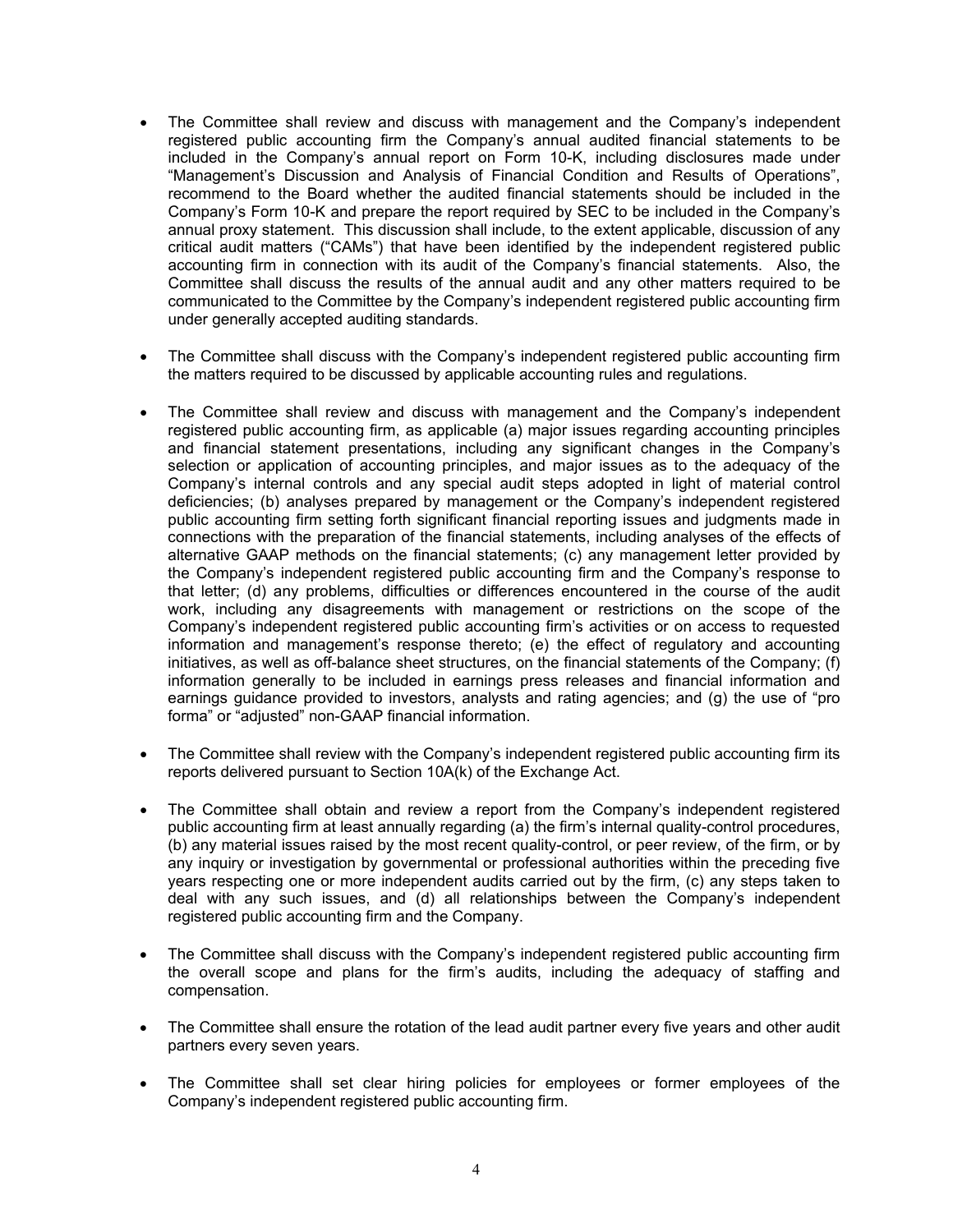- The Committee shall review and discuss with management and the Company's independent registered public accounting firm the adequacy and effectiveness of the Company's internal controls (including any significant deficiencies and significant changes in internal controls reported to the Committee by the Company's independent registered public accounting firm or management); the adequacy and effectiveness of the Company's disclosure controls and procedures; and any special steps adopted in light of material control deficiencies and the adequacy of disclosures about changes in internal control over financial reporting.
- The Committee shall review disclosures made to the Committee by the Company's Chief Executive Officer and Chief Financial Officer during their certification process for the Company's annual reports on Form 10-K and quarterly reports on Form 10-Q about any significant deficiencies in the design or operation of internal controls or material weaknesses therein and any fraud involving management or other employees who have significant role in the Company's internal controls.
- The Committee shall review and discuss guidelines and policies governing the process by which senior management of the Company assess and manage the Company's exposure to risk, and review and discuss the Company's major financial risk exposures, including cybersecurity risk, and the steps management has taken to monitor and control such exposures; it being understood that it is the job of management to assess and manage the Company's exposure to risk and that the Committee's responsibility is to discuss guidelines and policies by which risk assessment and management are undertaken.
- The Committee shall receive periodic updates from senior management on the Company's policies, processes, procedures and any significant developments related to the identification, mitigation and remediation of cybersecurity risks.
- The Committee shall coordinate with the Nominating and Corporate Governance Committee, in that committee's primary oversight over the Company's environmental, social and governance activities.
- The Committee shall review and discuss with management all material off-balance sheet transactions, arrangements, obligations (including contingent obligations) and other relationships of the Company with unconsolidated entities or other persons.
- The Committee shall oversee the Company's systems to monitor compliance with legal and regulatory requirements and the Company's code of ethics and review matters related to the legal and regulatory compliance activities of the Company, including without limitation any legal or regulatory matter that could have a significant impact on the Company's financial statements.
- The Committee shall report to the Board any violations of the Company's code of ethics that have been brought to the attention of the Committee or any member thereof.
- The Committee shall review all transactions with related persons (within the meaning of Item 404 of SEC Regulation S-K) for potential conflict of interests situations and either approve or disapprove such transactions.
- The Chair of the Committee shall review any press release containing any financial information before such press release is publicly disseminated.
- The Committee shall perform any other activities consistent with this charter, the Company's Certificate of Incorporation, Bylaws and governing law as the Committee or the Board deems appropriate.